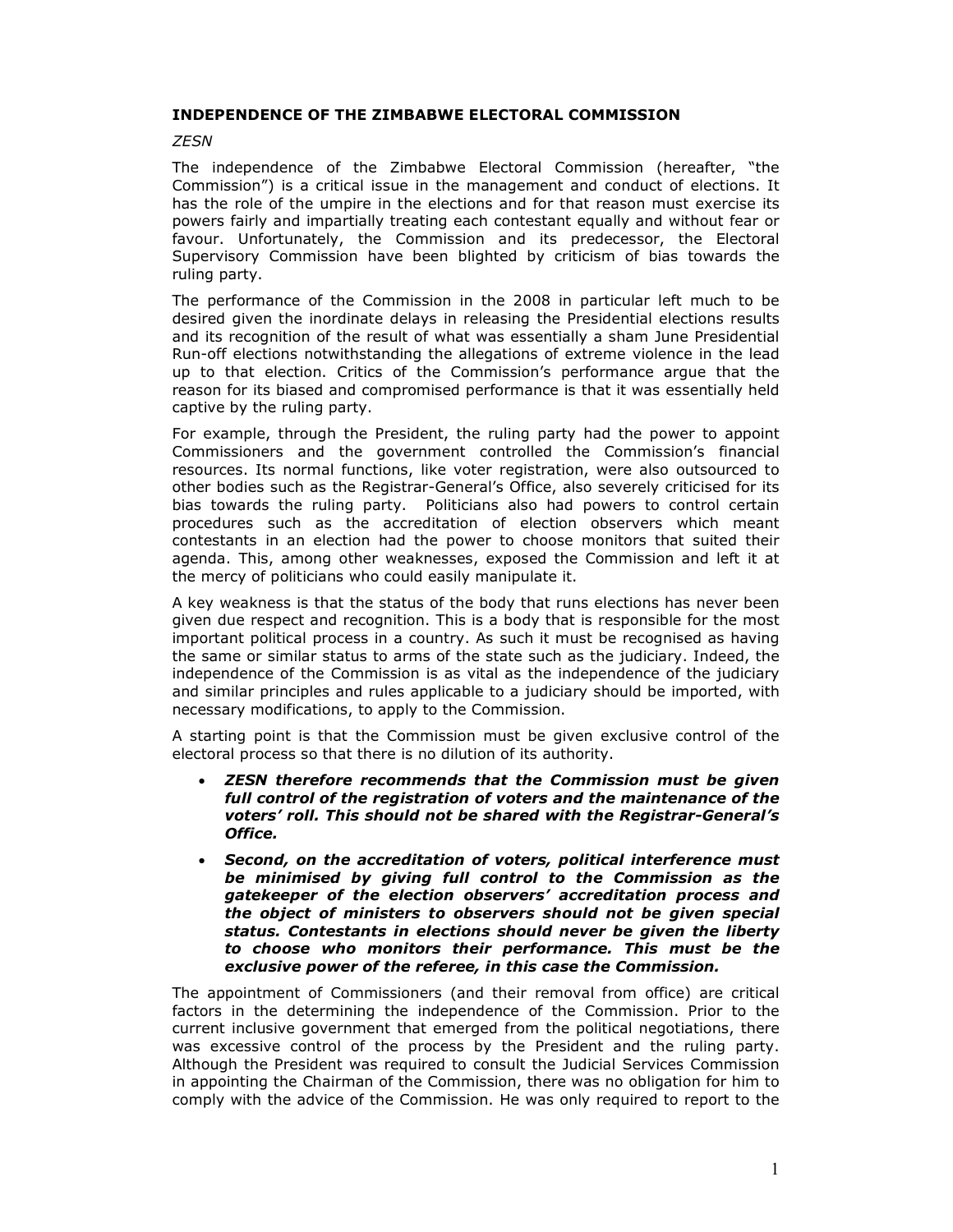Senate if his appointment was contrary to the advice of the JSC but there was nothing that the Senate was empowered to do upon receiving the report. It was therefore a useless procedure, especially if the Senate is dominated by the President's party. In any event the JSC members were themselves Presidential appointees. This meant the President had excessive and uninhibited power in the appointment process.

There is a now a requirement to consult not only the JSC but also the Parliamentary Committee on Standing Rules and Orders (CSRO) which is comprised of MPs from different parties thus guaranteeing a voice to parties beyond the ruling party. The other Commissioners are also drawn from a list submitted by the CSRO which as long as it remains constituted by MPs from more than one party, will at least guarantee some diversity in the Commissioners who are appointed.

• ZESN recommendation is that the appointment process be further strengthened by ensuring that the President appoints the Chairman not simply "after consultation with" the JSC and the CSRO as is the current case but "on the advice of" with the implication that he may not disregard the advice of those bodies.

However, a critical element for the independence of the Commission is its funding and financial resources. Recent reports have demonstrated that the Commission remains severely underfunded. It is disconcerting to note that the body responsible for most important political process in the country has to depend on the benevolence of external donors. Since the Commissioners were appointed almost two years ago, they have not been given official vehicles to perform their work whereas government ministers have just recently got delivery of the latest brand of the luxurious Land Rover Discovery 4 vehicles – apparently, the fourth official vehicle per minister costing around \$60,000 each. Quite apart from the profligacy and culture of conspicuous consumption, it demonstrates a serious lack of priorities. You would expect especially the MDC part of the government which is in an unhappy relationship because of flawed elections managed by a an underresourced and compromised Commission would be doing more and screaming more about funding the Commission instead of accepting state largesse but they seem to be losing touch with realities and justifying lack of prioritisation.

The Commission needs money to perform its job efficiently. It has to develop a professional culture over time. It doesn't work to simply pour money into its coffers just before elections. The opportunity presented by the GNU to create institutional structures such as the Commission with a proper institutional culture of professionalism, integrity and fairness is sadly being wasted. It needs a welltrained and competent staff deployed across the country. There can be excellent legal provisions referring to its independence but unless it is given resources in real terms, the Commission will remain hamstrung.

## • ZESN recommends upholding the spirit of independence of the Commission as contained in the legal provisions by providing regular and adequate funding to enable it to fulfil its mandate. Access to financial resources must be guaranteed and the Commission must have clear control of its budget.

ZESN reiterates the fact that the independence of the Commission is the most important factor in facilitating the holding of a free and fair election. As the ultimate referee of elections it must not only have powers to set rules, manage elections exclusively without interference or direction from any other person but it must be financially self-sufficient and autonomous. As discussed in this paper, the Commission must be given full control of elections, including setting the dates of